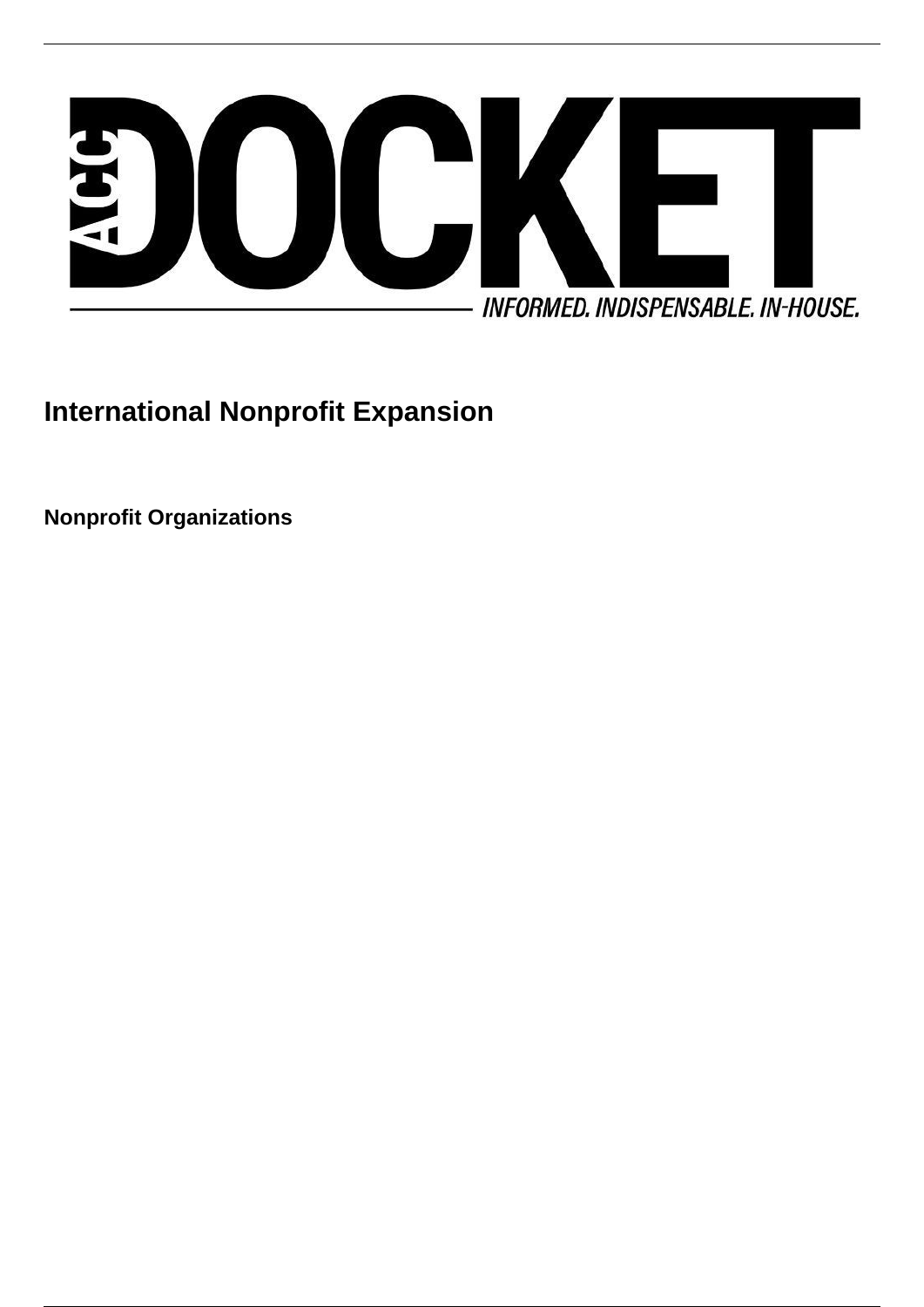Will you have to share financial information with a foreign government that you may not be required to share with the US or state governments?

Is your mission considered charitable in other countries?

Are you legally allowed to have a physical presence in a country?

Will your income be tax-exempt?

Can you transfer funds outside of the foreign country to the **United States?** 

Can you collect information from or about citizens and use it to further your activities in the United States?

Are the legal structures of another country like those within the United States?

Will your intellectual property rights be protected?

Can you operate using your US entity and US staff?

Will your idea translate readily to other cultures or languages?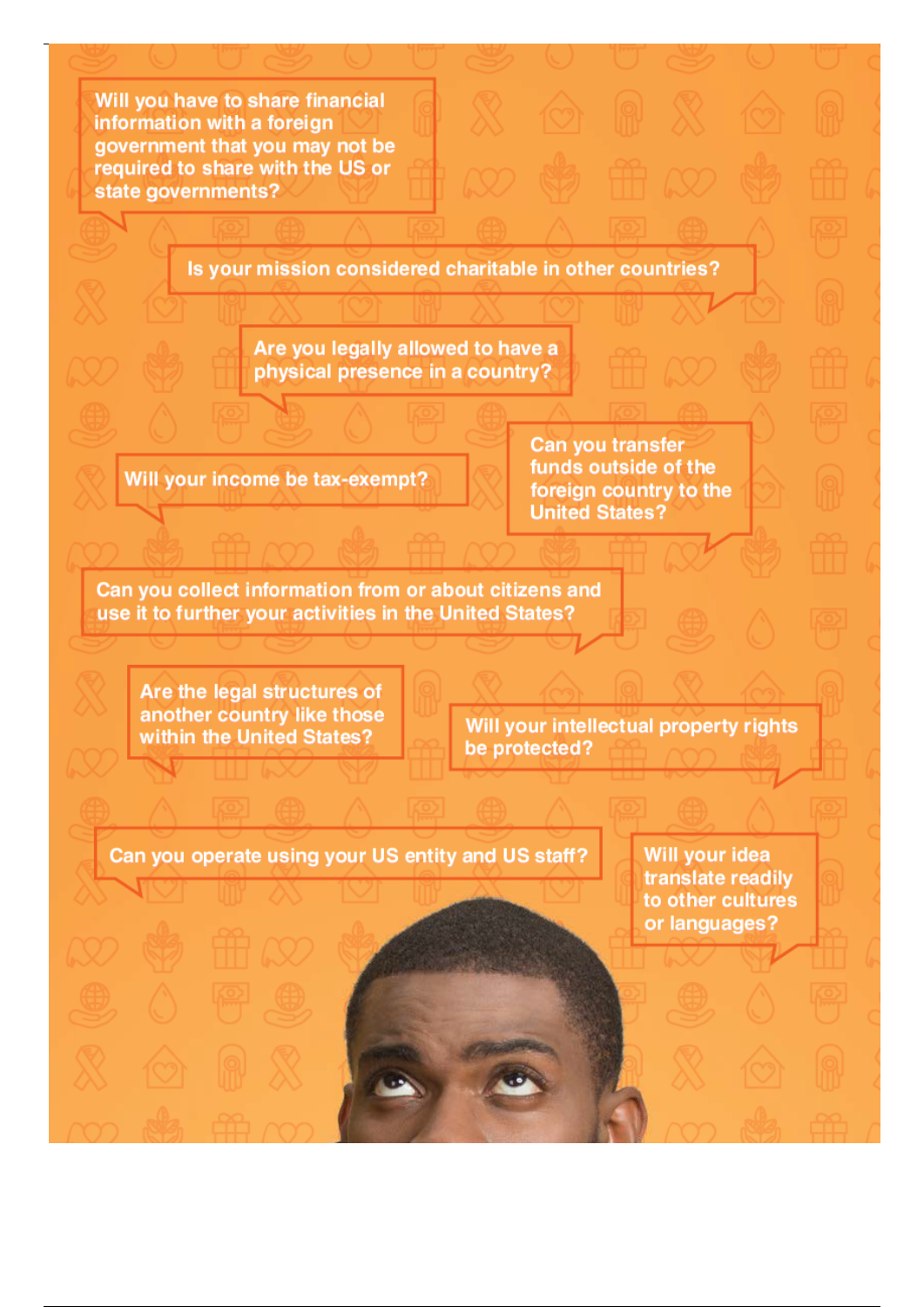Will you have to share financial information with a foreign government that you may not be required to share with the US or state governments?

Is your mission considered charitable in other countries?

Are you legally allowed to have a physical presence in a country?

Will your income be tax-exempt?

Can you transfer funds outside of the foreign country to the **United States?** 

Can you collect information from or about citizens and use it to further your activities in the United States?

Are the legal structures of another country like those within the United States?

Will your intellectual property rights be protected?

Can you operate using your US entity and US staff?

Will vour idea translate readily to other cultures or languages?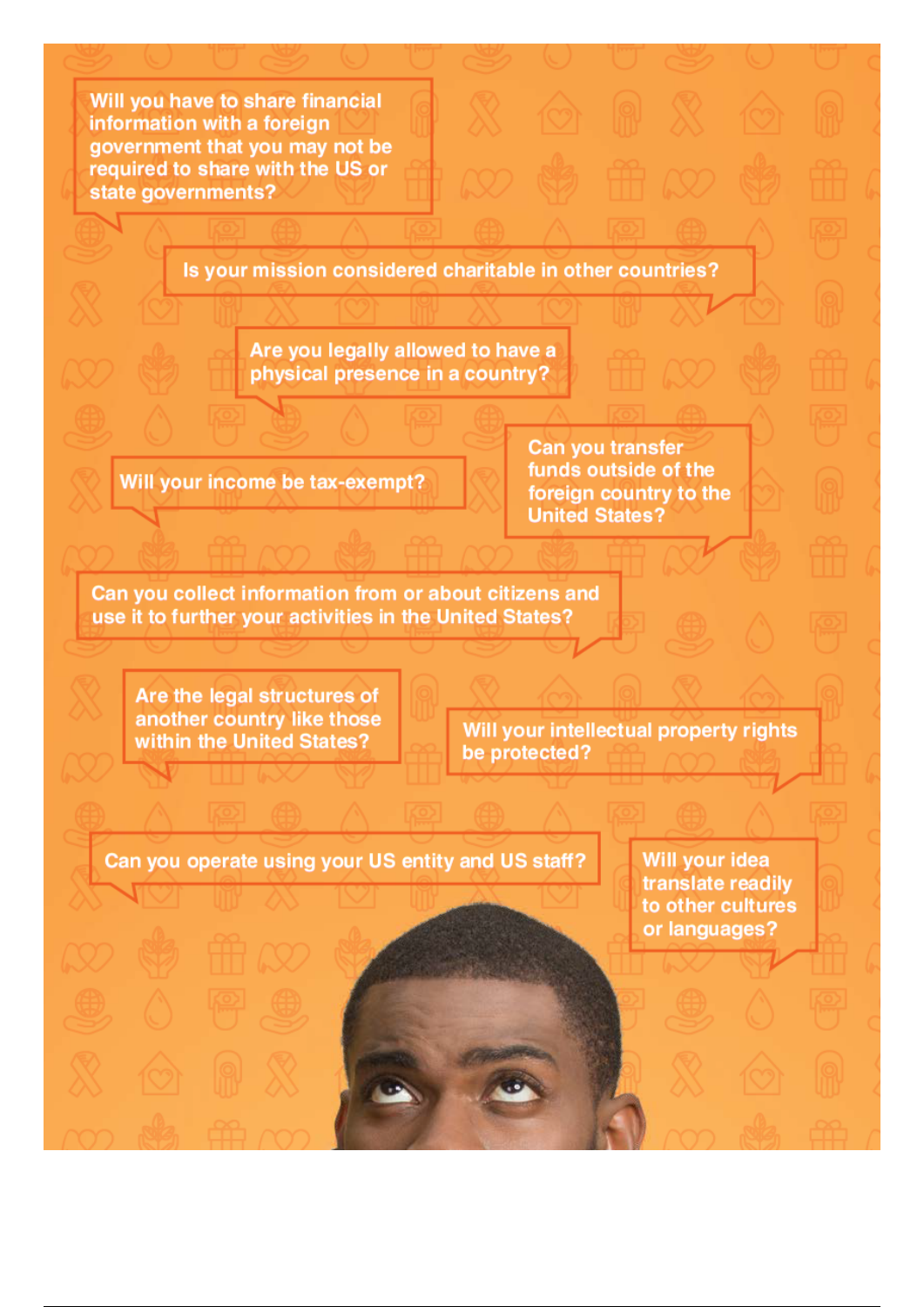# **CHEAT SHEET**

- **Defining charity.** Not all countries have the same legal definition of what a charitable mission is under the local legislation. It's important to determine whether your initiative is considered to be charitable within the appropriate jurisdiction.
- **Privacy is policy.** Privacy laws vary widely between countries, and penalties can be substantial. In-house counsel should be especially mindful when collecting personal information in countries with strict privacy laws.
- **Breaking brand.** When entering a new country, be aware that intellectual property laws surrounding your brand may not apply anymore. Consider registering your trademark in the host country to ensure brand protection.
- **Lost in translation.** Certain charitable strategies that are acceptable in one country may not be culturally appropriate in other countries. Spend time finding out whether your idea will translate within this new framework to increase the chances of success.

Charitable organizations around the world serve a critical purpose to help society, from protecting the environment to feeding the hungry. As organizations in the United States look for new ways to increase their impact, many seek to do so by expanding their activities across borders. If your organization is considering working in other countries, you should not underestimate the complexity of working in other countries nor should you make assumptions about the applicable laws or legal structures. Based on my experience advising 501(c)(3) tax-exempt organizations expanding across geographies, here are some practical things to consider before you put boots on the ground. These tips are intended to help organizations as they seek legal advice in the nonprofit world.

### **Is your mission considered charitable in other countries?**

Not all countries have the same legal definition around what a charitable mission or purpose is under the local legislation. For example, although your mission is perceived as charitable in the United States, it may not be everywhere. According to "A Tax Guide for Charitable Institutions and Trusts of a Public Character," in Hong Kong, a charitable purpose is defined as: relief of poverty; advancement of education; advancement of religion; or other purposes of a charitable nature beneficial to the community not falling under the above. Activities falling within the fourth category will only be regarded as charitable if they are of benefit to the Hong Kong community.

Based on this definition, there could be some organizations with missions that are considered charitable in the United States, but not in Hong Kong. Before you look to expand your charitable mission to other countries, regardless of whether you will generate income, first determine whether your activities are charitable and legal within the local jurisdiction. One way to do this is to talk to other organizations with similar missions that are operating within the targeted country: Are they considered a charitable, or similar, organization? Do they have any specialized permission to provide their services within the country? Does the government condone their services? These types of questions will help you determine whether you can even send individuals to the country to activate your mission.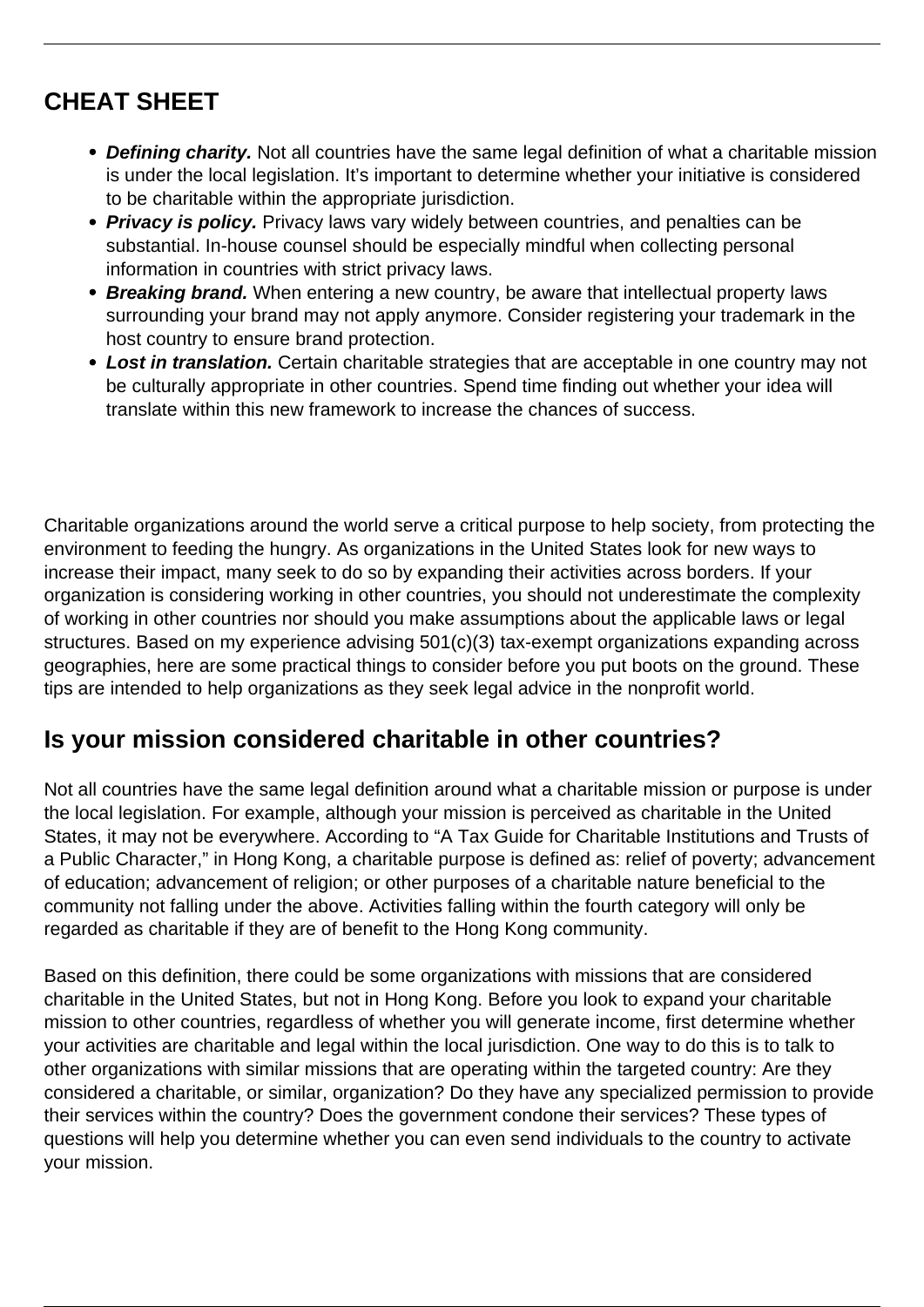#### **Are you legally allowed to have a physical presence in a country?**

Even if your mission is considered charitable under local laws, you may be considered to be operating a business within the country. Sending staff to a country to provide mission-related services can be viewed as expanding the operations of your nonprofit corporation within a new geography. For example, [there have been reports](https://www.theguardian.com/world/2016/aug/19/man-jail-term-dubai-facebook-link-to-charity) that, in the United Arab Emirates, targeting citizens of some countries through use of social media or on your website could be considered an unauthorized activity in a country.

Before you establish a physical presence, the key question you will need to consider is: Where are your activities being performed? If you are primarily performing your charitable work in the United States, then even traveling abroad to share findings or best practices may lead some to believe that you are performing a service within their borders. You may also need to consider the type of visa your staff has been issued and how that ties to the work being done within the country, and whether payment will be made for any services.

You may also need specific permission from a government to operate within a country, sponsorship by a government agency, or to set up a local entity or representative office in a country.

#### **Can you transfer funds outside of the foreign country to the United States?**

If you collect or receive funds within some countries, whether from other organizations or from individuals, foreign exchange controls or other similar restrictions may apply. You should get a clear understanding of the fund-transfer framework before you accept funds within another country.

You also need to ensure that you are complying with US laws such as the Foreign Corrupt Practices Act (FCPA) and requirements of the Office of Foreign Asset Control (OFAC), which often are considered to apply in the for-profit world, but also impact nonprofit activities. You could also be subject to local anticorruption laws and other restrictions when accepting funds from within certain countries, depending on the context, purpose, and the country within which you collect funds.

#### **Don't assume that your income will be tax-exempt.**

If you accept funds within another country, or spend US-sourced funds within such country, you may be subject to taxation. Not all countries consider charitable organizations to also be tax-exempt; your organization may not be considered charitable; and the other country may not honor a US-tax exemption framework. Activities could be subject to a value added tax (VAT), which taxes every step in the supply chain before the ultimate consumer, or other taxes that are unlike those imposed in the United States.

You should also keep in mind that some activities outside of the United States could be considered unrelated, and have potential US tax implications as well, such as triggering unrelated business income tax.

### **Can you collect information from or about citizens and use it to further your activities in the United States?**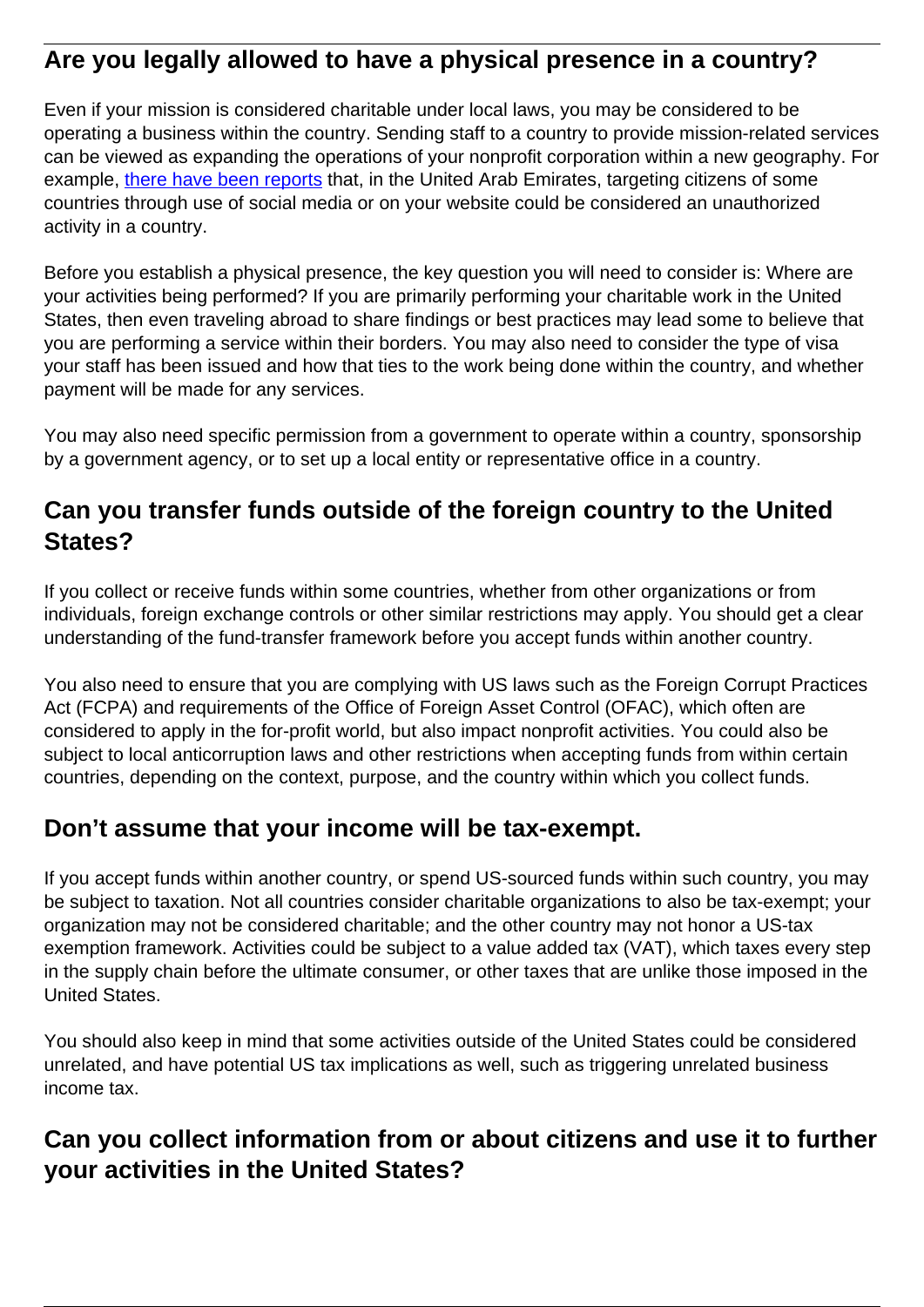US privacy laws are structured differently from those of many other countries. If you operate outside of the United States and want to collect information about citizens of a country, your standard practice in the United States may not meet the standards or laws of the foreign country. You may not be able to collect the information for the expected use, nor will you be able to store the data on a USbased server, or transfer the data to the United States for use in the United States. Countries have varying requirements for the collection, use, and transfer of data. For example, the privacy laws in Europe and Canada differ from those in the United States. Advice from an experienced data privacy expert who is familiar with cross-border transactions is critical to ensure that you are complying with requirements for data collection, use, transfer, and storage, and the right to be forgotten. One helpful global resource can be found at [www.dlapiperdataprotection.com.](https://www.dlapiperdataprotection.com/)

The new European Union General Data Protection Regulation (GDPR) should also be considered, since its fines and penalties apply beyond Europe. See www.eugdpr.org for more information.

Citizens of many countries have an expectation of privacy as a consumer that is much different than expectations in the United States. You may not be allowed to contact them for fundraising purposes without ensuring that you have properly collected and retained their information. You should be especially mindful about collecting information from or about children in other countries.

Personal information in other countries could include a person's name and address, credit card number, and image or voice. Cultural sensitivity is also very important to take into account, as well as whether collection, use, retention, or transfer of any information that could identify a person is legal.

#### **Are the legal structures of another country like those within the United States?**

In the United States, unless you are told you can't do something, or something is considered illegal, you usually can conduct certain activities within the bounds of the law. However, outside of the United States, you can't often do something without explicit permission. Don't assume that you can perform your mission within a country simply because you don't see any prohibition against the conduct. Cultural sensitivities and legal education and knowledge are critical to ensure that you are not breaking the law. Many governments are increasingly turning their attention to the regulation of charitable activities, as is further detailed in the **NonProfit Quarterly**.

## **Will your intellectual property rights be protected?**

When you send your staff into another country, you may assume that you own what they create because of how intellectual property rights ownership tends to be structured between employees and employers. However, without having a clear writing that complies with local law, US IP structures may not apply in the host country. You should also be mindful of IP laws for volunteers and independent contractors that you use or hire in host countries.

Separate from creation of IP, many countries have significant counterfeiting operations, even if they are signatories to the Madrid Protocol. Once you bring a brand into a new country, you should consider registering your trademark to at least have an option to protect your brand if it is used or counterfeited in another country. You should also consider whether your intellectual property is infringing on exisiting IP in another country.

### **Can you operate using your US entity and US staff?**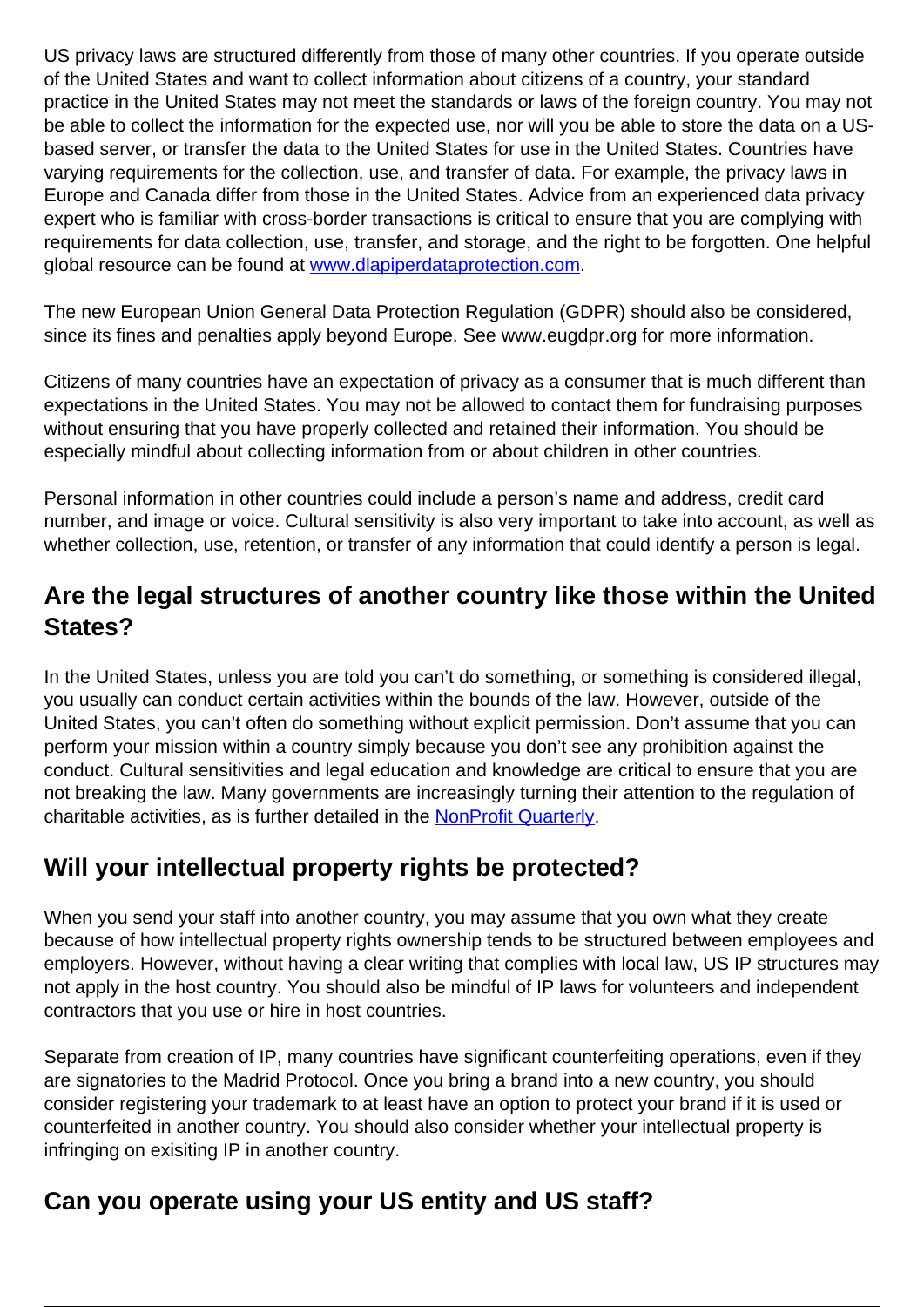Once you know that you can operate within a country, you will need to determine whether you can operate from your US entity located in the United States, whether you will need a representative office, or whether you should set up a local entity. These decisions often tie to revenue-generating activities, but they could also be impacted by the risk profile of the activities in which your organization engages. Whether you send staff, hire a contractor, or use volunteers will also be a determining factor, and could also impact whether they are considered your agent. It is important that you ensure that you consider the labor laws of a country to better understand what the implications are of individuals working on your behalf, and that you are in compliance with those laws.

Once you know that you can operate within a country, you will need to determine whether you can operate from your US entity located in the United States, whether you will need a representative office, or whether you should set up a local entity.

#### **Will you have to share financial information with a foreign government that you may not be required to share with the US or state governments?**

Foreign governments have very different expectations for companies that operate within their borders. They may require much more, or different, information about your operations. If you seek to begin operations in a foreign country, you should expect to have to provide information about your financial structures, revenue streams, and expenses. You should not assume the type of information or level of detail expected by a foreign government to enable you to operate within its borders.

Before you embark on expanding your mission to a new country, spend time finding out if your idea will work within the legal and cultural framework of a different country or culture, so that you can increase the chance of success.

#### **Will your idea translate readily to other cultures or languages?**

Some charity names or brands don't translate to have the same or similar meaning in other languages, or have no translatable meaning in other cultures. They could also be confused with [existing names or brands](https://smallbusiness.chron.com/name-ideas-charity-organization-3856.html) within a country. Before you embark on expanding your mission to a new country, spend time finding out if your idea will work within the legal and cultural framework of a different country or culture, so that you can increase the chance of success.

These practical approaches are intended to help you think through various aspects of expanding internationally, as you seek legal counsel to guide your decisions.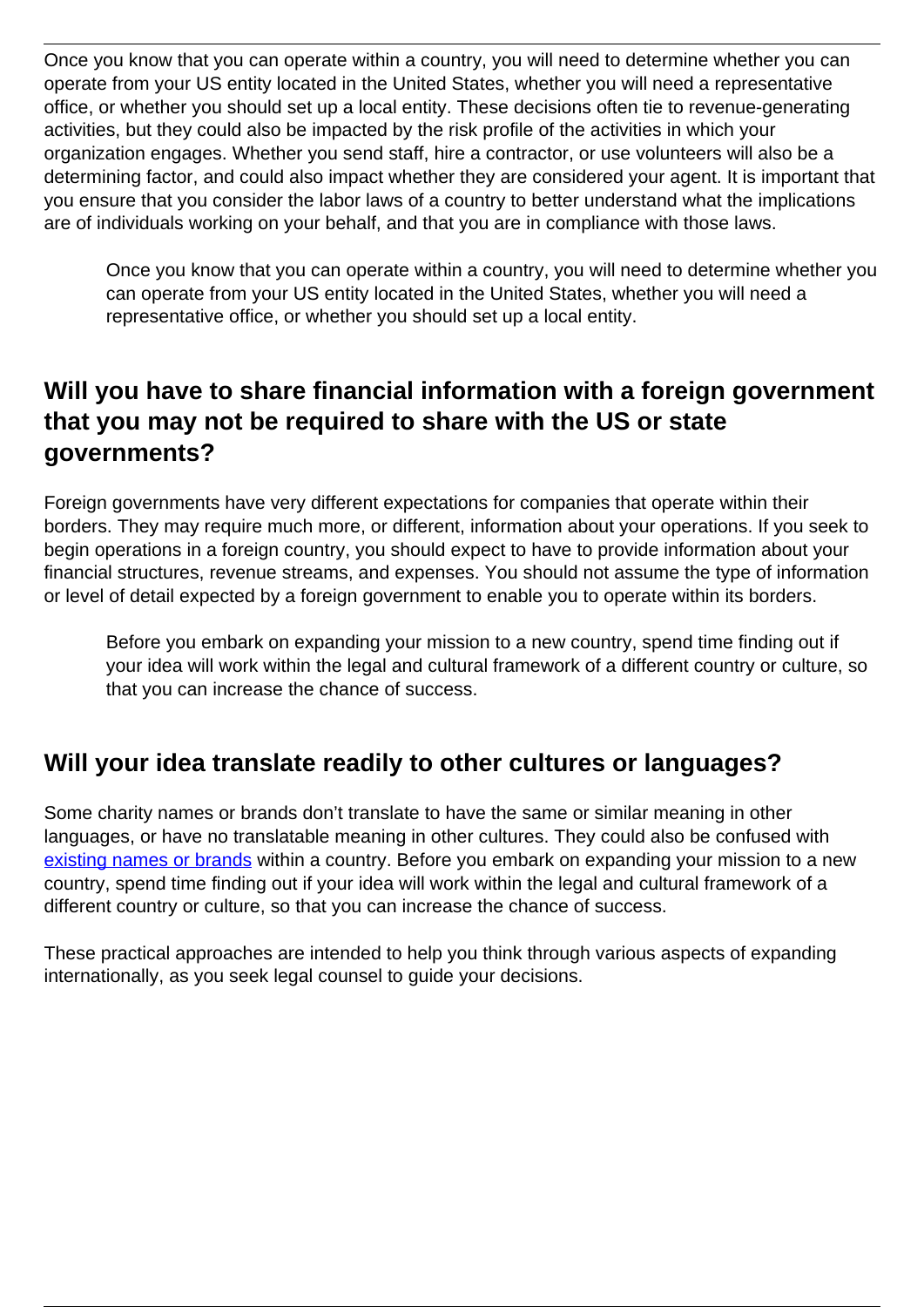# **Operating Model Blueprints**

| Focus on talent and<br>organizational culture<br>Leadership ensembles<br>can focus on different<br>modes of authority<br>and control<br>Focus on processes and<br>organizational structure | <b>Incubators</b><br>Encourages global integration<br>through emphasis on shared values<br>and culture     | <b>Diplomats</b><br>Empowers locally while<br>encouraging global conversations                                               |
|--------------------------------------------------------------------------------------------------------------------------------------------------------------------------------------------|------------------------------------------------------------------------------------------------------------|------------------------------------------------------------------------------------------------------------------------------|
|                                                                                                                                                                                            | <b>Engineers</b><br>Fosters global efficiency through<br>process standards and a flat structure            | <b>Directors</b><br>Identifies processes that must be locally<br>unique and devolves local decisions to<br>operational teams |
|                                                                                                                                                                                            | Seeking global<br>integration<br>And can also differ in the extent<br>of integration they hope to achieve. | Maintaining<br>local autonomy                                                                                                |

Global Nonprofits: Operating Model Blueprints for Going Global and Doing Good, Copyright @ 2014 Accenture. All rights reserved.

#### **Other great resources**

These resources will help answer other questions you may have about expanding your nonprofit to other regions.

["Protecting Employee IP in a Global Environment"](https://www.law360.com/articles/303788/protecting-employee-ip-in-a-global-environment)

"Top Ten Risks Facing Nonprofits Operating Internationally"

"Overseas Operations: What Every Nonprofit Should Know Before Crossing US Borders"

["Nonprofits – International Charity Activities"](http://nonprofitlawblog.com/nonprofits-international-charity/)

["Regulation of Nonprofit and Philanthropic Organizations: An International Perspective"](https://nonprofitquarterly.org/regulation-philanthropic-organizations/)

[Lakshmi Sarma Ramani](/author/lakshmi-sarma-ramani)